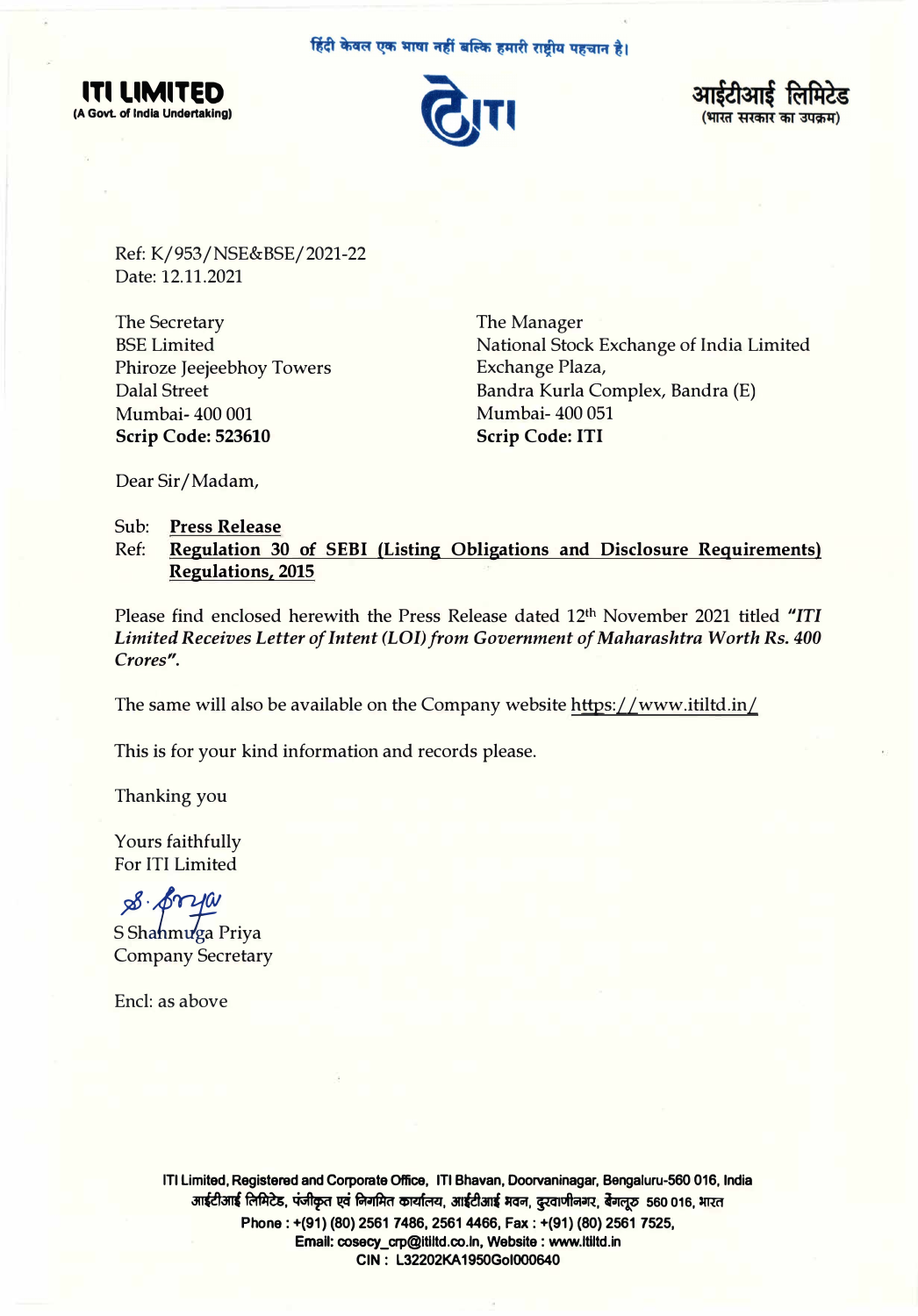

November 12, 2021

## **PRESS RELEASE**

## **ITI Limited Receives Letter of Intent (LOI) from Government of Maharashtra Worth Rs. 400 Crores**

**Mumbai/ Bengaluru**: ITI Limited has received a Letter of Intent (LOI) from **Urban Development Department, Government of Maharashtra** for the implementation of a centralized monitoring system based on information and communications technology (ICT) for solid waste management procedures in all urban local bodies of Maharashtra. The value of this contract is **Rs. 400 Crores**. This project will run for a period of seven years.

The scope of work of includes:-

- Design, development, deployment & implementation of household/commercial waste collection monitoring technology for door-to-door collection of each household/commercial/other properties.
- Providing and supplying of scanify code stickers on each household/commercial establishment/other properties under jurisdiction of municipal corporation/municipal council.

As part of this contract, the Team headed by technical experts will visit each household/commercial/Waste collection points/other properties in the